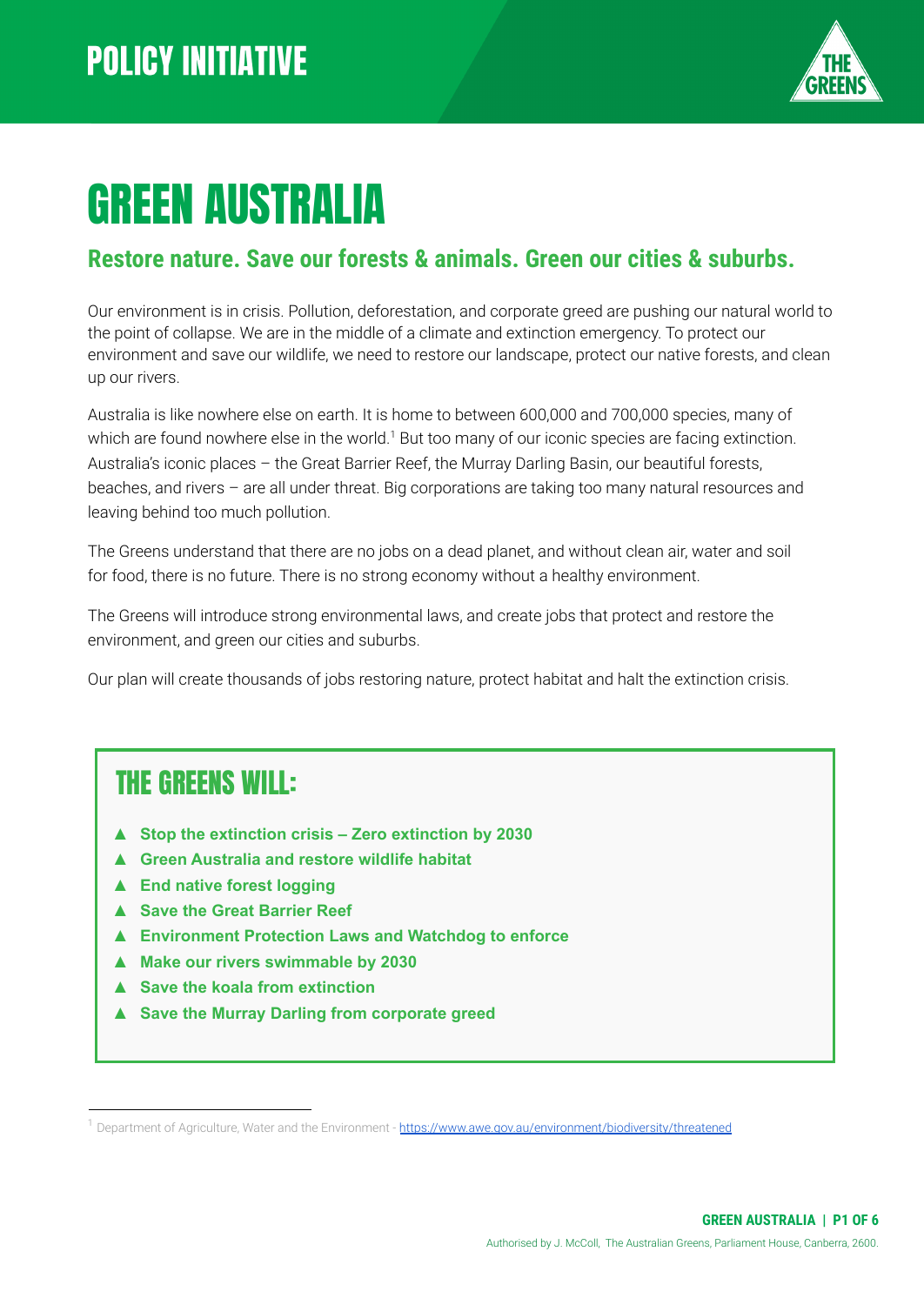

### PAYING FOR OUR PLAN

By making billionaires and big corporations pay their fair share of tax and winding back handouts to big polluters, we can build a better life for all of us.

1 in 3 big corporations pays no tax and many big corporations and billionaires send their profits offshore tax free.

The Greens will tax billionaires with a new 'billionaires tax', require big corporations making excessive profits to pay a 'corporate super-profits tax' and axe billions of dollars in handouts to the coal, oil and gas giants that are driving the climate crisis.

When big corporations and billionaires pay their fair share, everyone can have the services they need for a better life.

#### **STOP THE EXTINCTION CRISIS – ZERO EXTINCTION BY 2030**

Our biodiversity is in serious decline. While climate change and pollution are putting huge stress on ecosystems like the Great Barrier Reef - habitat loss and the loss of plants and animals is making the impacts of the climate crisis even worse.

The mass extinction of our natural world is a threat to all of us. The Greens are committed to a Zero Extinction target by 2030 – meaning no more species loss, restoring ecosystems and protecting habitat from land clearing and degradation.

Protection of the world's land and sea is needed to halt the extinction crisis and ensure sustainable habitats for our native animals and plants. The Greens are committed to the

international goal of protecting at least 30% land and 30% sea by 2030 – 30x30.

To achieve Zero Extinction by 2030 the Greens will invest in a mass greening and restoration program, introduce strong environmental laws, end native forest logging, and ensure mines and big developments are assessed on their climate impacts before approval.

#### **GREEN AUSTRALIA**

*"'We must rewild the world. Rewilding the world is easier than you think. A century from now our planet could be a wild place again. We have to do what nature has always done. It worked out the secret of life long ago. As species can only survive when everything around it is surviving"* – David Attenborough

Nearly 2,000 Australian species are threatened with extinction. Invasive species, mining,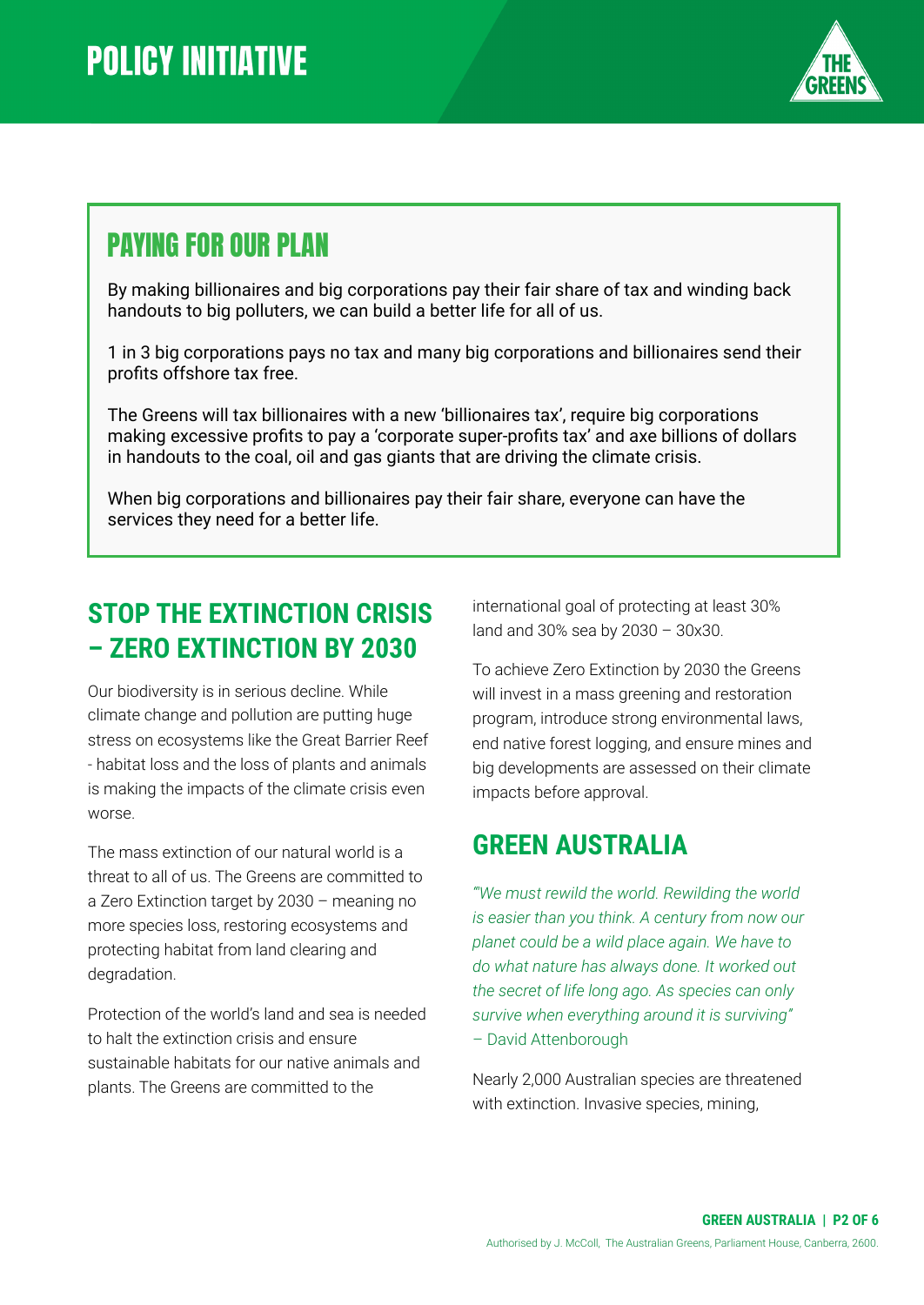

over-development, and land-clearing are killing our wildlife, native grasses and wildflowers. The 2019 bushfires, fueled by climate change, threatened the survival of many of our animals and native plants even more.

To protect our wildlife and halt extinction, the Green Australia Plan will invest \$24.4 billion over the decade to restore habitat, regenerate forest and bushland, coastal areas and rivers and reclaim green spaces in our cities and suburbs.

Our Green Australia Plan will:

- Protect all threatened wildlife and species and save them from extinction
- Plant 2 billion trees by 2030
- Restore bushfire ravaged forests and bushland
- Clean up our rivers, lakes and beaches
- Invest in our public parks and conservation areas
- Stop invasive species and weeds
- Fund local communities to restore nature spots, create green spaces and protect local wildlife
- Support farmers and landowners to create and restore habitat on private land.

Green Australia will create 10,240 direct and 17,740 indirect new jobs, $2$  and protect the most precious parts of Australia's flora, fauna, land and sea, forever.

#### **ENVIRONMENT PROTECTION LAWS**

Australia's environment laws are too weak and are failing to protect our environment and wildlife which is making the climate crisis worse. Mining companies and big developers want even weaker regulations, so they can pollute more, clear more land, and make more profit.

The Greens will introduce strong, national laws that protect nature, stop pollution, and stop the extinction crisis.

The Laws will have:

- An Independent Environment Protection Watchdog – to enforce the laws
- Strong environmental standards
- Climate and pollution assessments for all large projects before approval – the 'climate trigger'
- Ban on destroying koala habitat and the habitat of other threatened species
- Logging operations operating under the same strong environment laws as other activities – scrapping the failed regional forest agreements
- A climate trigger which would ensure mining, drilling and large-scale land clearing projects would need to be assessed on their climate impact.

<sup>&</sup>lt;sup>2</sup> Job Calculation Methodology: A job is defined as per existing ABS definition of employment, and as reflected in ABS data sources used to derive job multipliers. Job numbers are additional employment positions in 2024-25. The method for calculating direct jobs numbers was: (1) Derive a jobs multiplier for the relevant industry division or subdivision from ABS 8155: Australian Industry by dividing 'Sales and service income' into employment. (2). Apply this jobs multiplier to the total administered or capital spend for the relevant policy component. The spend was sourced from the Parliamentary Budget Office (PBO) costing for Green

Australia. Note the PBO did not calculate the jobs figures.The primary source for indirect (supply chain) jobs was the Economic Policy Institute: Updated employment multipliers for the U.S. economy. Indirect jobs were calculated as a factor of direct non-public service jobs.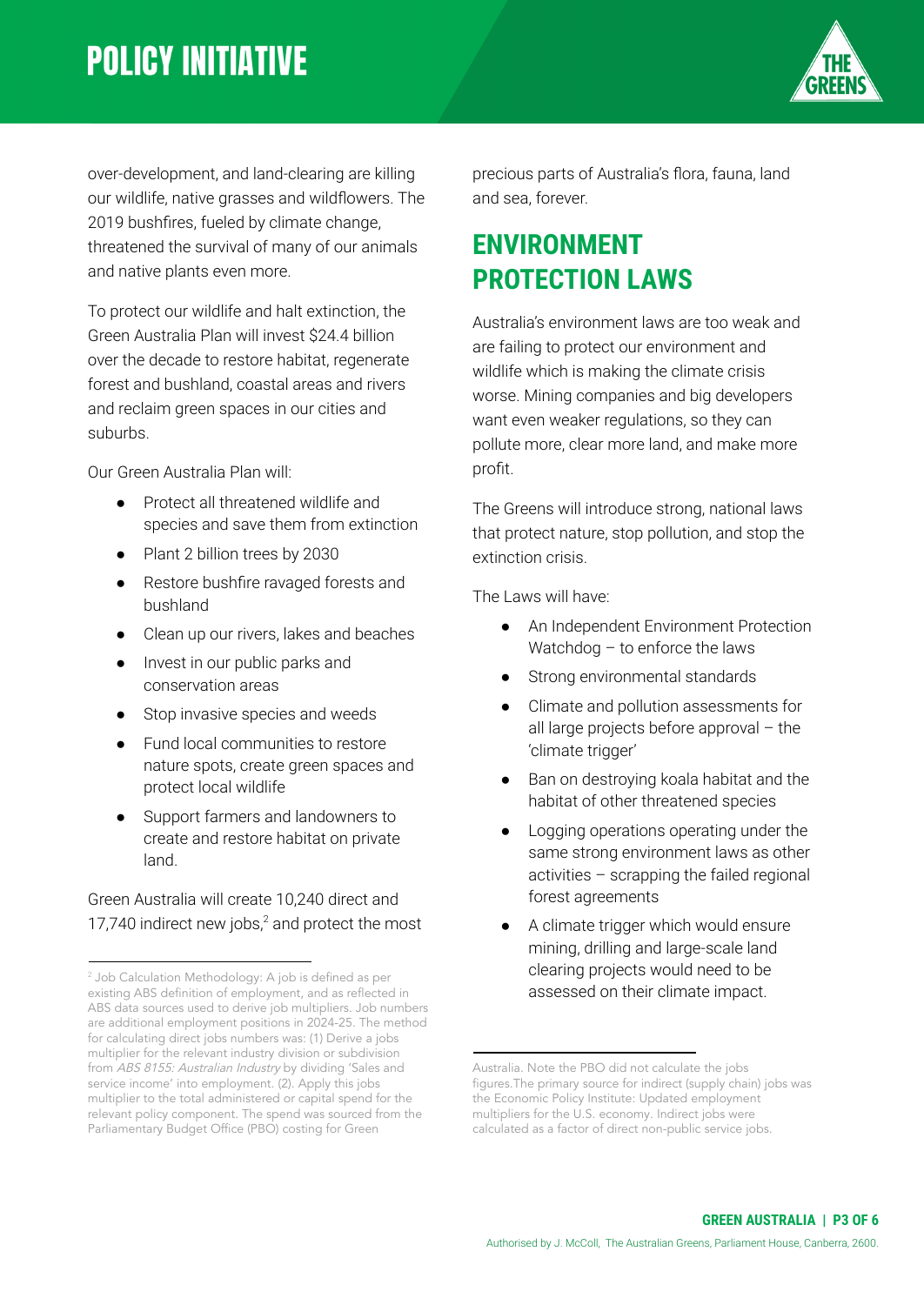

While we work to reduce carbon emissions, we must stop making pollution worse. Assessing the emissions of fossil fuel projects and tree-destroying developments is one of the easiest steps this Parliament could take to save the planet.

#### **SWIM 2030 - MAKE OUR RIVERS AND LAKES SWIMMABLE AGAIN**

Under the Green Australia plan Australia's rivers and waterways will be restored and clean enough to swim in within the next decade.

Intensive environmental restoration, clean up and water management would see urban waterways like Adelaide's Torrens River, Melbourne's Yarra River and Canberra's Lake Burley Griffin become swimmable, creating jobs and boosting tourism.

#### **THE MURRAY-DARLING BASIN**

Corporate greed and climate change are killing our nation's largest river system. Too much water is being taken for mega-irrigation by big corporations, leaving little for downstream communities and even less for the environment.

The climate crisis makes things even worse.

The Murray Darling Basin is Australia's largest and most complex river system, spanning four states and one territory. More than 2.2 million people live in the Basin, including people from more than 40 different First Nations. It contains sixteen internationally recognised and protected wetlands, and provides a habitat for 120

waterbird species and more than 50 native fish species.

Despite billions of dollars spent on the Basin Plan, political interference, corruption, and corporate greed has derailed the objective of restoring enough water to the environment to sustain the River and save it from collapse.

The Greens will not sit by as Australia's food bowl turns to dust. We will:

- Put science not corporate greed at the centre of River management and water recovery targets
- Get the Basin Plan back on track by reinstating water buybacks to recover water and deliver the plan in full and on-time
- Purchase water to deliver the outstanding 450GL to South Australia
- Suspend all federal government payments for programs that don't return water to the environment and have no scientific basis
- A Federal Royal Commission to clean up corruption and mismanagement, save the river system, and reinstate confidence that science is at the centre of decisions
- Complete a full audit of water licences and storage throughout the Basin including both domestic and internationally held licences
- Work with state governments to ensure the 44 recommendations of the South Australian Royal Commission are implemented in full.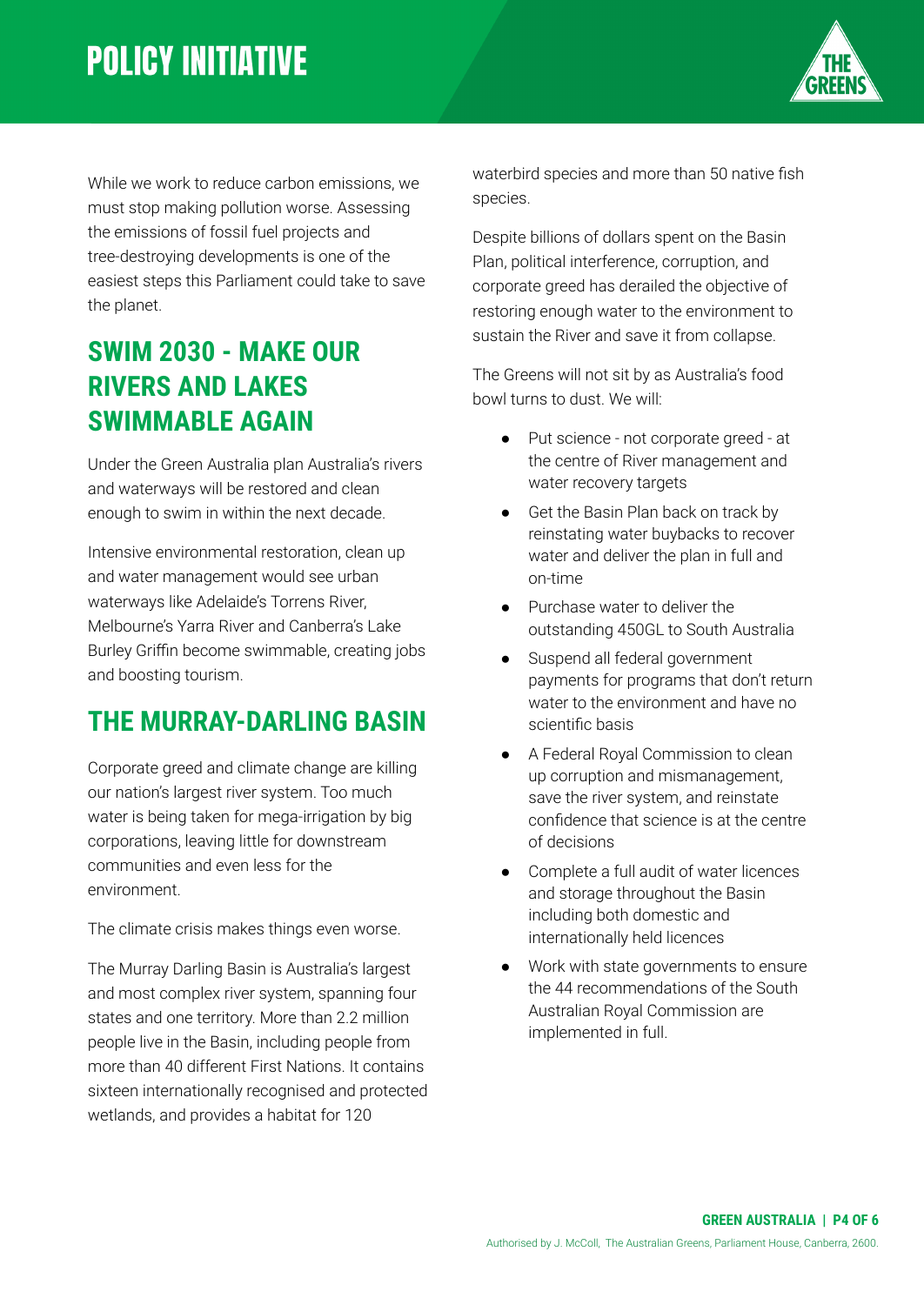

#### **SAVE OUR GREAT BARRIER REEF**

Following successive coral bleaching events, half of the coral cover of the Great Barrier Reef has died from climate change and poor water quality. The Reef narrowly avoided an "In Danger" listing at the last World Heritage Committee meeting - the government has been given one last chance to take serious action to protect the Reef.

As one of the seven natural wonders of the world, an employer of 60,000 people and one of our greatest tourist attractions, we must take serious action to protect what's left of our Reef.

#### The Greens will:

- Act rapidly on global warming with detailed plans to boost clean energy and ban new coal and gas, including stopping the proposed Adani mega coal mine
- Improve Reef water quality with a \$2 billion grant fund over 10 years available to scientists, governments and farmers to improve farming practices and repair reef catchments, and setting legal caps on water pollution by catchment
- Reclaim the balance of the \$443 million grant made to the Great Barrier Reef Foundation, and reallocate the funds through an updated grants process for Reef funding
- Strengthen the Reef's champions, the Great Barrier Reef Marine Park Authority and the Australian Institute of Marine Science with \$90 million in extra funding, greater independence and stronger powers including to regulate coastal development
- Stop damaging coal and gas port expansions including at Abbot Point and

pristine areas like the Fitzroy Delta and Cape York Peninsula

- Ban all offshore dumping of dredge spoil - the Reef is not a rubbish dump
- Address illegal fishing and overfishing, including ending hammerhead shark fishing
- Make shipping safer for our Reef and seafarers with compulsory marine pilotage.

#### **PROTECTING AND RESTORING NATIVE FORESTS**

Australians love our native forests. We love to escape the demands of everyday life to explore these unique and diverse places.

Native forests provide clean air and water and store enormous amounts of carbon. They underpin local communities which rely on tourism to create jobs.

Despite Australia's natural wealth and our love for nature, our environment is under threat like never before. Logging of native forests is destructive, increases fire risk and increases the devastation from fire and global heating.

The Greens will

- End the destructive logging that is destroying wildlife habitat, water catchments, carbon stores, the beauty of our forests, and opportunities for tourism and recreation
- Protect all forests on public land, including the takayna / Tarkine in Tasmania, Great Forest and Emerald